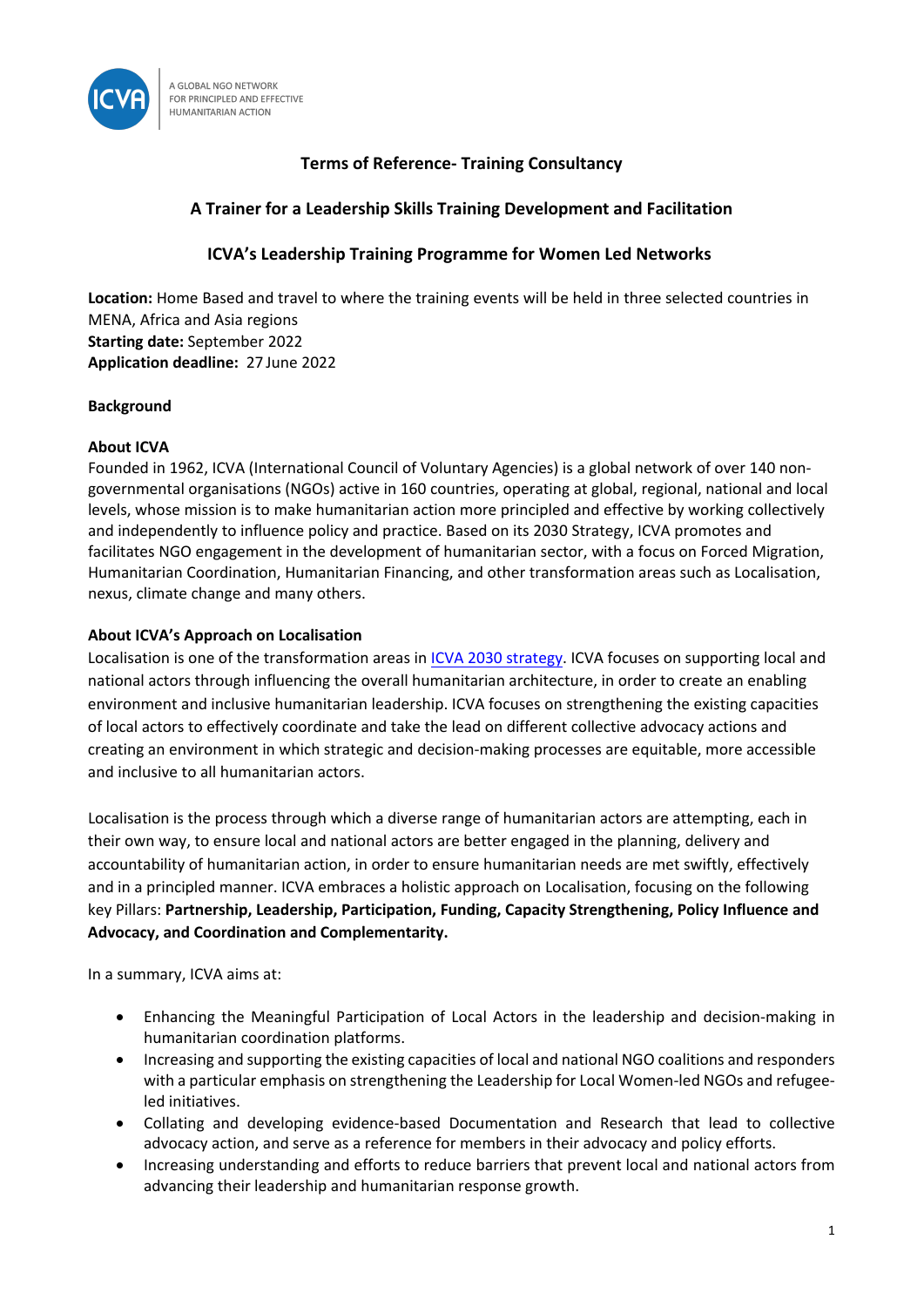

A GLOBAL NGO NETWORK FOR PRINCIPLED AND EFFECTIVE HUMANITARIAN ACTION

• Focusing on improving the quality of partnership and working with NGO Fora to support and complement their advocacy action.

**The Leadership Strengthening for Local Women-led Organisations (WLOs)**: Leadership development and capacity strengthening for local women leaders in particular is an identified need that has emerged from a wide range of localisation engagement in previous years (Grand bargain Workstream has highlighted this). Local women leaders are particularly under-represented in humanitarian leadership structures. The leadership strengthening will link to existing efforts and engage countries on resolution 1325 and national action plans with NGO networks in the different regions.

## **Purpose of the Consultancy**

ICVA aims to expand its engagement and support to Women led organisations in MENA, Asia and Africa regions and to support the participants' effective engagement at the humanitarian coordination platform at the global, regional and in-country levels. Additionally, through this engagement, we aim to identify opportunities for influencing engagement, gaps including in funding, leadership, representation in decision making – within humanitarian response structures, cycles and mechanisms and long-term perspectives.

The consultant will develop and deliver **three Women's Humanitarian Leadership Training programmes for local and national women-led NGOs (WLO) and local CSOs** in the selected regions, with a key focus on **strengthening leadership, collective advocacy, donor and partner engagement and policy influence**, and other related subjects tailored to the participants needs and expectations. Moreover, the consultant will be expected to design tailored training modules and tools that are based on needs and existing gaps for the targeted local Women Organisation and Women led networks to strengthening and building on their existing skills on leadership, joint humanitarian coordination, collective advocacy strategies and actions.

The programme will focus on leadership strengthening and professional development, locally relevant supportive practices, and peer exchange of expertise. Linkages with global discussions and processes of research and analysis within the humanitarian sector and women's rights movements more broadly will also be facilitated. ICVA will collaborate with the consultant to lead on designing the leadership training programme in a participatory way with ICVA team and selected women leadership teams.

Three training programmes will be organised per targeted region as a regional platform to have a discussion on concrete thematic subjects, inviting different stakeholders and decision makers to attend and participate in the discussion, noting that each region must be contextualised. ICVA's regional team in MENA, Asia and Africa regions, will work closely with the lead consultant in designing and facilitating the engagements with the different stakeholders and targeted participants.

Finally, this training and learning programme will serve as an opportunity of mutual learning and exchange, the participants from WLO in each region will be given the space to present their stories, progress, and how they have been able to address certain challenges in their own country context to their peers at the regional workshop. This will help create meaningful networking opportunities for women leaders with their peers and counterparts from UN agencies and other humanitarian stakeholders who may be engaged.

#### **Objective of the Consultancy**

To support ICVA MENA Regional Hub with the planning, organisation, development and delivery of the above-mentioned leadership training. This includes developing the workshop, development of training tools, materials and presentations and facilitating the training session. The consultant is expected to:

- Design the overall structure and content of the training sessions. Compile into a training guide and running sheet; and build on existing resources and good practice
- Identify external speakers to contribute to sessions during the workshop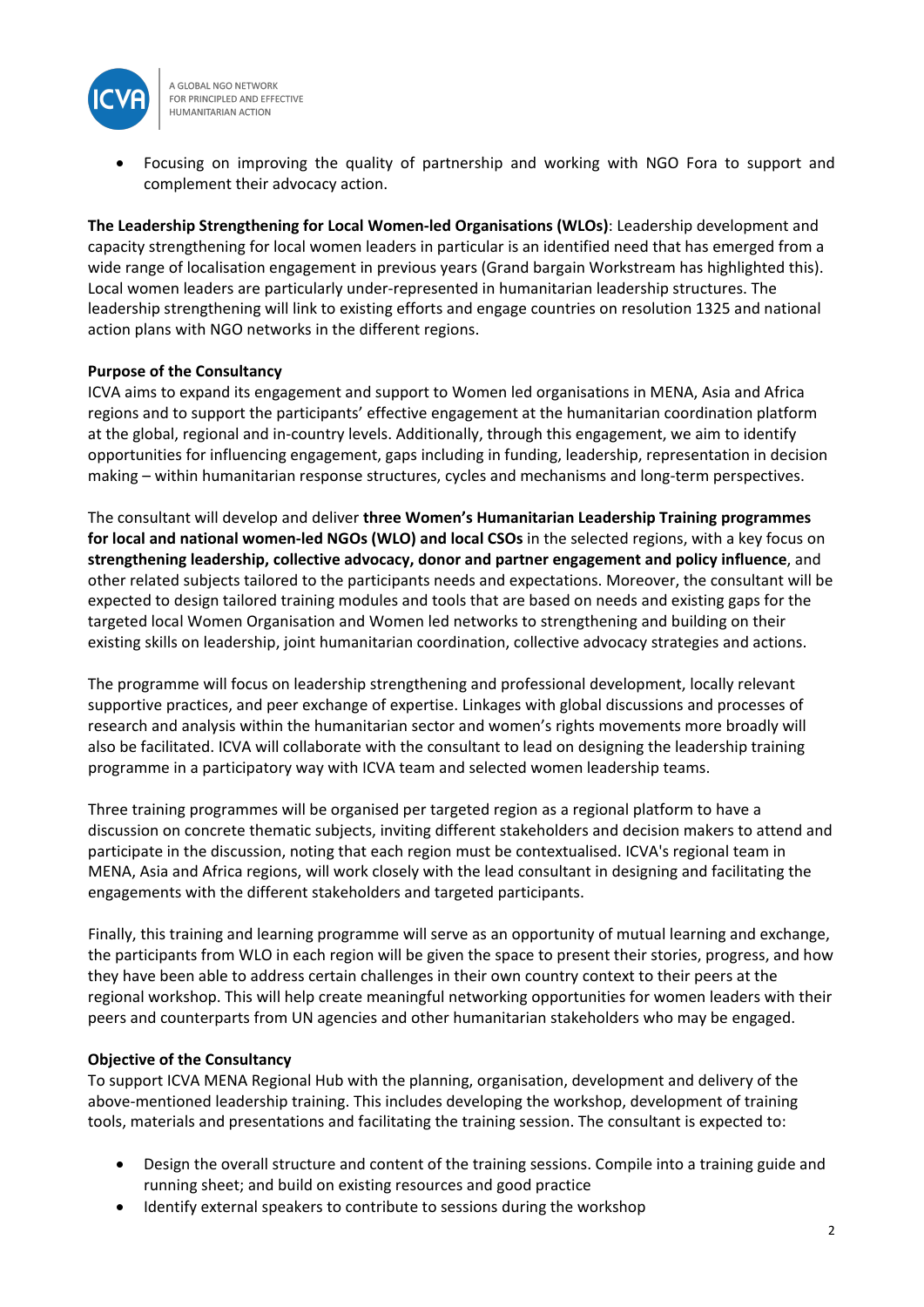

A GLOBAL NGO NETWORK FOR PRINCIPLED AND EFFECTIVE **HUMANITARIAN ACTION** 

- Engage WLOs to ensure session content and format are well matched to the requirements of participating WLOs
- Develop the required tools and resources for the training in good time to allow required translation of tools into Arabic, French and any other languages when needed
- Liaise closely with and provide regular updates to the ICVA Regional team and ICVA focal point on Localisation to ensure effective preparation and delivery of the leadership training
- Coordinate with Regional Gender in Humanitarian Action- GiHA, the Humanitarian Country team, and any other regional coordination bodies relevant to identify appropriate speakers, participants, resources
- Communicate with identified speakers, panellists, and participants, to provide guidance on content and other requirements in preparation for and during the training
- Provide other necessary workshop materials and support (e.g., production of documents, tools and materials, etc.) during the workshop to ensure successful conduct of the workshop

The training structure and content will be developed for the specific target audience but at minimum should include:

- Expert speakers
- Tools, resources, and approaches
- Scenario/case study-based Group exercises
- Exchange of practices and examples

#### **Training Date and Duration**

The three training events will be held in 2022-2023. The duration of the training will depend on the workshop design, to be identified during the development process. The first training is expected to take place in October 2022 in the MENA Region, followed by the second training in Asia in November 2022, and the third training event to be held in a selected country in Africa in March 2023. Each training event is expected to be delivered over 5 working days, and the consultant is required to design the full programme and to do the full preparations that lead to designing a tailored programme to the needs in each region.

**Training Participants:** Up to pre-identified 20 WLOs per region. Each network will be represented by two participants. For instance, the Secretariat Director/Coordinator plus other one key position, and their chair/steering committee/board member/s, or the head and deputy for individual Organisation.

#### **Deliverables**

The Consultant will be responsible for the following deliverables:

- Training guide
- Full agenda for the training
- Training running sheet and detailed annotated internal agenda
- Confirmed list of support panelists or facilitators
- Development of training tools and resources
- List of background reading and suggested resources for participants
- Training evaluation forms
- Training report including evaluation and follow up and recommendations that are identified by WLO in each region
- Pre and Post Survey

#### **Engagement with ICVA**

The consultant will report to the ICVA focal point on Localisation and will work closely with the ICVA Regional Representatives and Deputy Regional Representatives in the regions and wider ICVA team members as required.